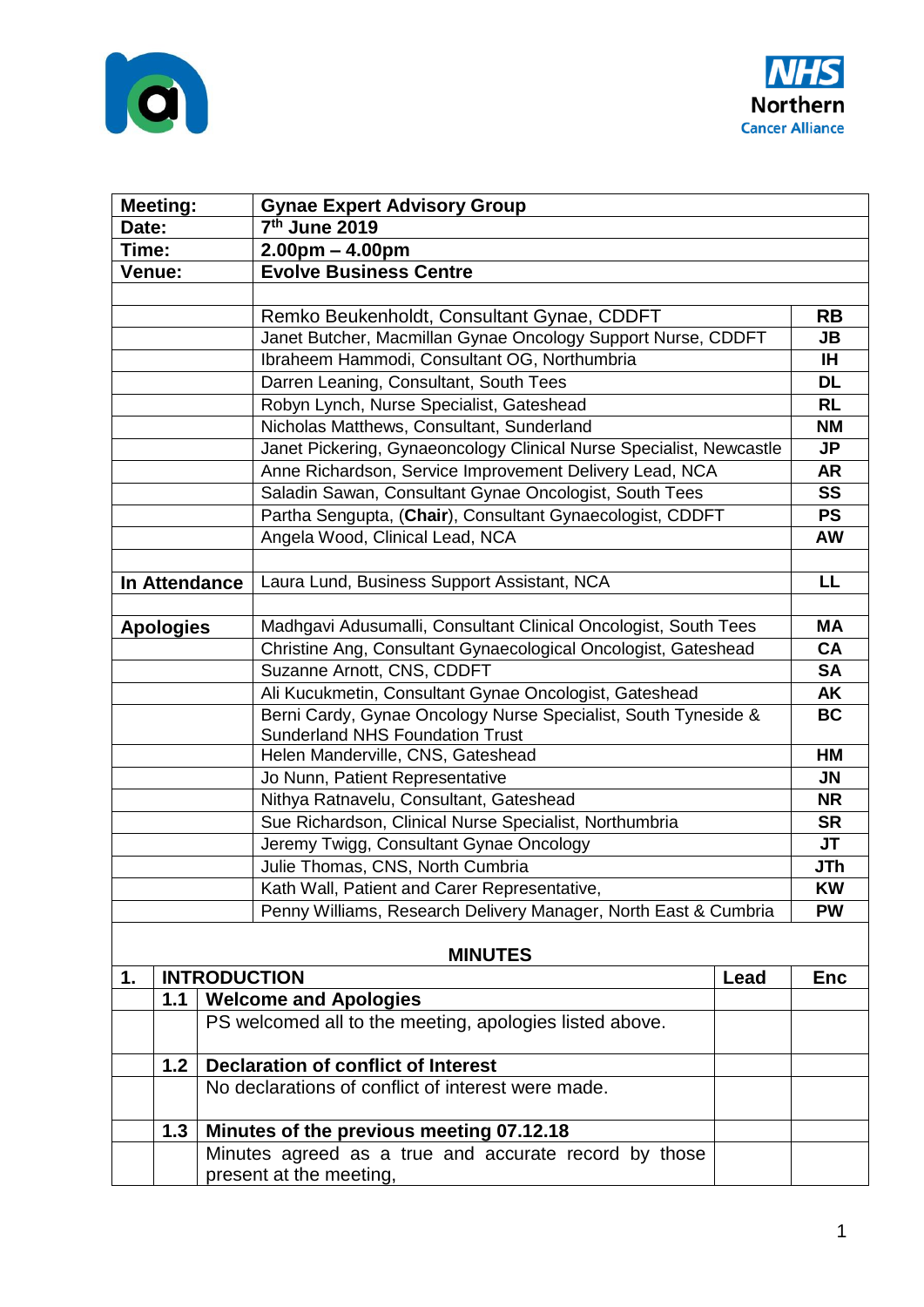|    | 1.4 | <b>Matters arising</b>                                                                                                                                                                                                                                                                                                                                                                                                                                                                                                                                                                                                                                                                                                                                                                                                                                                                                                                                                                                                                                  |           |  |
|----|-----|---------------------------------------------------------------------------------------------------------------------------------------------------------------------------------------------------------------------------------------------------------------------------------------------------------------------------------------------------------------------------------------------------------------------------------------------------------------------------------------------------------------------------------------------------------------------------------------------------------------------------------------------------------------------------------------------------------------------------------------------------------------------------------------------------------------------------------------------------------------------------------------------------------------------------------------------------------------------------------------------------------------------------------------------------------|-----------|--|
|    |     | <b>IPT Aide memoire</b><br>$\bullet$<br>Note after the meeting: Linda Wintersgill (LW) has<br>forwarded this information to NR and JT, in the absence of<br>both members LW will write to the group. To be finalised<br>before the next meeting in December 2019.                                                                                                                                                                                                                                                                                                                                                                                                                                                                                                                                                                                                                                                                                                                                                                                       | LW        |  |
|    |     | <b>Gynae Pathway - Gaps in Service</b><br>Following on from the last meeting PS to discuss this with Dr<br>James Limb                                                                                                                                                                                                                                                                                                                                                                                                                                                                                                                                                                                                                                                                                                                                                                                                                                                                                                                                   | <b>PS</b> |  |
| 2. |     | <b>AGENDA ITEMS</b>                                                                                                                                                                                                                                                                                                                                                                                                                                                                                                                                                                                                                                                                                                                                                                                                                                                                                                                                                                                                                                     |           |  |
|    | 2.1 | Gynae cancer diagnostics lead and deputy for each site                                                                                                                                                                                                                                                                                                                                                                                                                                                                                                                                                                                                                                                                                                                                                                                                                                                                                                                                                                                                  |           |  |
|    |     | PS would like confirmation from consultants who lead in<br>Gynae cancer diagnostics at each site that if they are unable<br>to attend, their named deputy should attend in their place.<br>This will help with the attendance at meetings.                                                                                                                                                                                                                                                                                                                                                                                                                                                                                                                                                                                                                                                                                                                                                                                                              |           |  |
|    | 2.2 | <b>Clinical Guidelines - To be endorsed/comments agreed</b>                                                                                                                                                                                                                                                                                                                                                                                                                                                                                                                                                                                                                                                                                                                                                                                                                                                                                                                                                                                             |           |  |
|    |     | Copy of Guidelines forward to group with Agenda, prior to<br>the meeting for comments.<br>The group discussed the comments/suggestions received<br>from members; SS explained the rationale behind his<br>suggestions and these were agreed by the group.<br>PS to reply to further comments/suggestions received for<br>changes to be made to sections within the guidelines. Once<br>agreement has been reached, guidelines will be circulated<br>and uploaded to the Norther Cancer Alliance Website. The<br>group will be notified once this has been completed.<br>The guidelines have been agreed in principle within the<br>meeting however a national paper is being released which<br>may impact on the guidelines therefore they may have to be<br>modified to reflect the national paper.<br>2WW Referral Form – James Cook would like to replace the<br>Alliance agreed regional form with a simpler one, it has<br>been suggested that they forward this form to Katie Elliott<br>(KE), Primary Clinical Director NCA, for her to look at. |           |  |
|    | 2.3 | <b>Suggestions for improving attendance</b>                                                                                                                                                                                                                                                                                                                                                                                                                                                                                                                                                                                                                                                                                                                                                                                                                                                                                                                                                                                                             |           |  |
|    |     | Discussed during Cancer Alliance Update.                                                                                                                                                                                                                                                                                                                                                                                                                                                                                                                                                                                                                                                                                                                                                                                                                                                                                                                                                                                                                |           |  |
| 3  |     | <b>STANDING ITEMS</b>                                                                                                                                                                                                                                                                                                                                                                                                                                                                                                                                                                                                                                                                                                                                                                                                                                                                                                                                                                                                                                   |           |  |
|    | 3.1 | <b>Cancer Alliance Update</b>                                                                                                                                                                                                                                                                                                                                                                                                                                                                                                                                                                                                                                                                                                                                                                                                                                                                                                                                                                                                                           |           |  |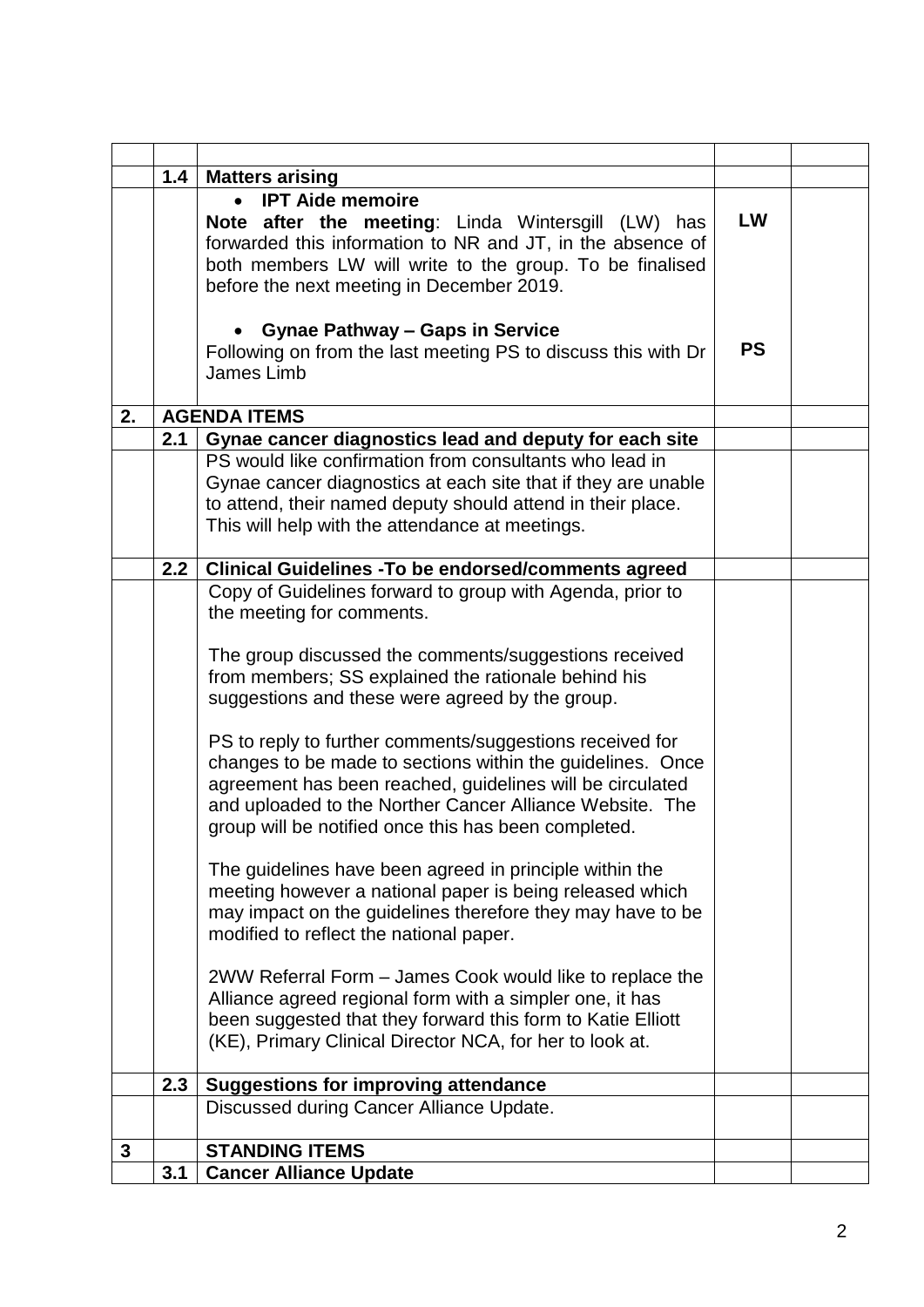|     | AW gave an update to the group on behalf of the NCA:                                                                       |  |  |
|-----|----------------------------------------------------------------------------------------------------------------------------|--|--|
|     |                                                                                                                            |  |  |
|     | Transformation Funding - this has now been approved.                                                                       |  |  |
|     | There has been a core amount of funding for the Rapid                                                                      |  |  |
|     | Diagnostic and Lung Health Check programmes which has                                                                      |  |  |
|     | been incorporated within the funding received by Northern                                                                  |  |  |
|     | Cancer Alliance.                                                                                                           |  |  |
|     |                                                                                                                            |  |  |
|     | Pathway Boards – NCA is looking at current EAG structures                                                                  |  |  |
|     | and are moving to a Pathway Board approach as in the long                                                                  |  |  |
|     | term plan. Pathway Boards will include                                                                                     |  |  |
|     | commissioners/primary care and will have separate terms of                                                                 |  |  |
|     | reference and tasks to EAG's. There will be 5 Pathway                                                                      |  |  |
|     | Boards initially - Urology, Lower GI, Upper GI, Breast and                                                                 |  |  |
|     | Lung. Other workstreams being considered are Gynae                                                                         |  |  |
|     | Oncology and Head and Neck but not for this year however<br>clinical lead posts will be advertised to lead work on optimal |  |  |
|     | pathway development                                                                                                        |  |  |
|     |                                                                                                                            |  |  |
|     | Expressions of interest for the clinical lead for Gynae will be                                                            |  |  |
|     | out soon via cancer lead clinicians                                                                                        |  |  |
|     |                                                                                                                            |  |  |
|     | Streamlining MDT's - National document about to be                                                                         |  |  |
|     | released, (possibly within the next two weeks, awaiting                                                                    |  |  |
|     | confirmation). Group need to think about how they might                                                                    |  |  |
|     | design a pathway for standards of care, AR will support this                                                               |  |  |
|     | workstream.                                                                                                                |  |  |
|     | Workplan – there is currently a review of Oncology Services                                                                |  |  |
|     | underway, models will be finalised within the next 6 months.                                                               |  |  |
|     | There are major workforce issues in clinical oncologist across                                                             |  |  |
|     | the region; this review will look at services and how they can                                                             |  |  |
|     | be streamlined.                                                                                                            |  |  |
|     |                                                                                                                            |  |  |
| 3.2 | <b>CNS Update</b>                                                                                                          |  |  |
|     | Newcastle are interviewing for a new CNS – hopefully they<br>will be in post and working by the end of the summer.         |  |  |
|     |                                                                                                                            |  |  |
|     | RVI currently employ a Cancer Care Coordinator (Band 4)                                                                    |  |  |
|     | who does tracking, monitoring and admin; this has helped                                                                   |  |  |
|     | take some of the workload from the CNS, this could be                                                                      |  |  |
|     | considered as a model for other trusts to use.                                                                             |  |  |
|     |                                                                                                                            |  |  |
|     | 3.3<br><b>Clinical Governance Issues</b>                                                                                   |  |  |
|     | JCUH MDT radiology cover problems                                                                                          |  |  |
|     | RB has concerns about the southern MDT capacity, they<br>usually have 2 radiologists but are down to 1, however he         |  |  |
|     | has been unavailable for the last 4/5 weeks. Not being                                                                     |  |  |
|     |                                                                                                                            |  |  |